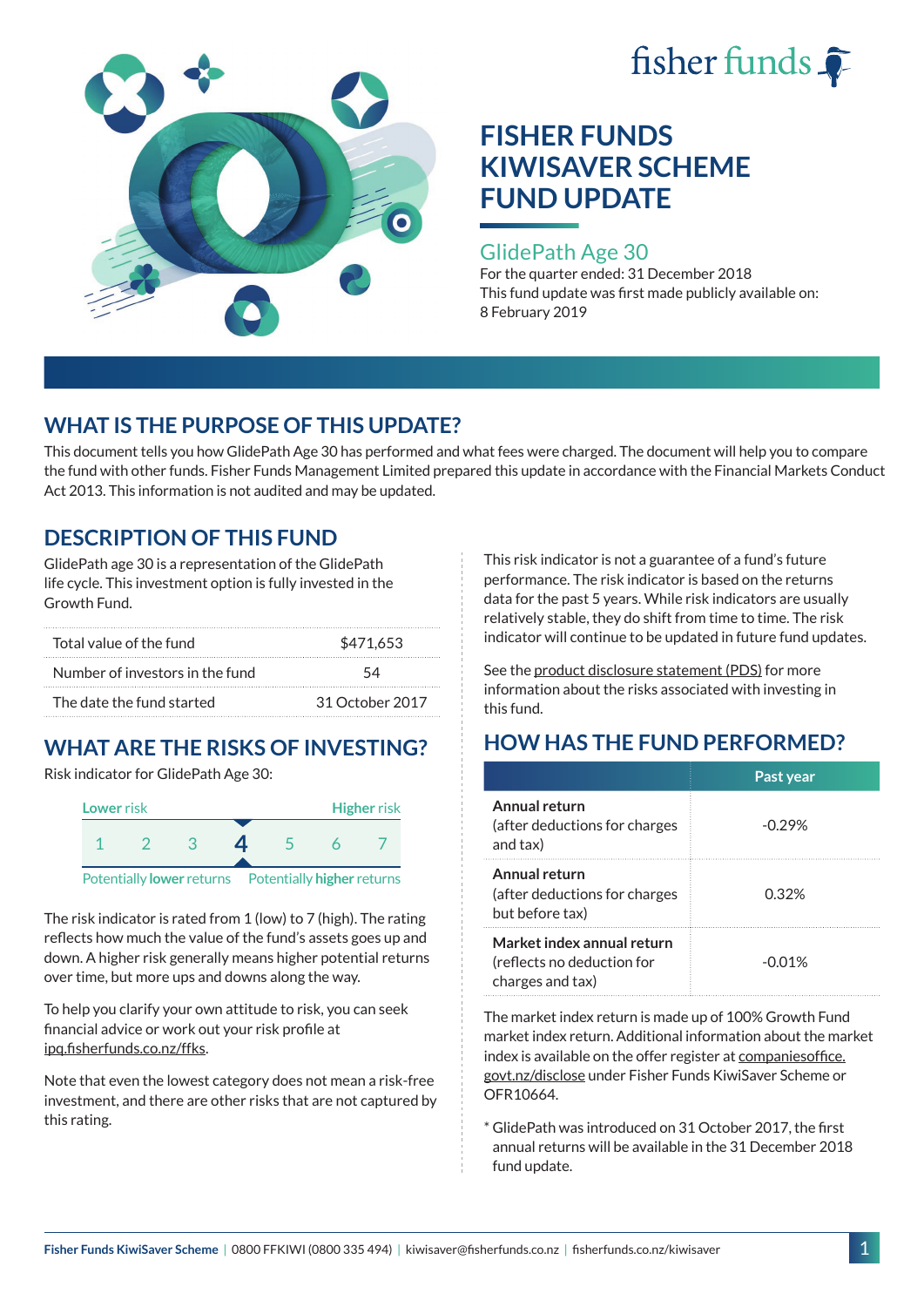### **WHAT FEES ARE INVESTORS CHARGED?**

Investors in GlidePath Age 30 are charged fund charges that include GST. In the year to 31 March 2018 these were:

|                                                | % of net asset value   |  |
|------------------------------------------------|------------------------|--|
| <b>Total fund charges</b>                      | 1.47%                  |  |
| Which are made up of:                          |                        |  |
| Total management and<br>administration charges | 1.47%                  |  |
| Including:                                     |                        |  |
| Manager's basic fee                            | 0.95%                  |  |
| Other management and<br>administration charges | 0.13%                  |  |
| Total performance-based fees <sup>1</sup>      | 0.39%                  |  |
| Other charges:                                 | \$ amount per investor |  |
| Annual membership fee                          | 836                    |  |

Small differences in fees and charges can have a big impact on your investment over the long term.

## **EXAMPLE OF HOW THIS APPLIES TO AN INVESTOR**

Sarah had \$10,000 in the fund at 31 October 2017 and did not make any further contributions. At 30 September 2018, Sarah incurred a loss after fund charges were deducted of -\$29 (that is -0.29% of her initial \$10,000). Sarah also paid \$36 in other charges. This gives Sarah a total loss after tax of -\$65 for the period.

## **WHAT DOES THE FUND INVEST IN?**

#### **Actual investment mix**

This shows the types of assets that the fund invests in.



#### **Target investment mix**

This shows the mix of assets that the fund generally intends to invest in.



### **Currency hedging**

The currency hedge ratios for each asset class (hedged into NZD) at quarter end are:

|                                    | <b>Benchmark</b> | Actual |
|------------------------------------|------------------|--------|
| Australian equities                | 70%              | 67.8%  |
| International equities             | 50%              | 43.0%  |
| Listed property (overseas portion) | 70%              | 70.1%  |